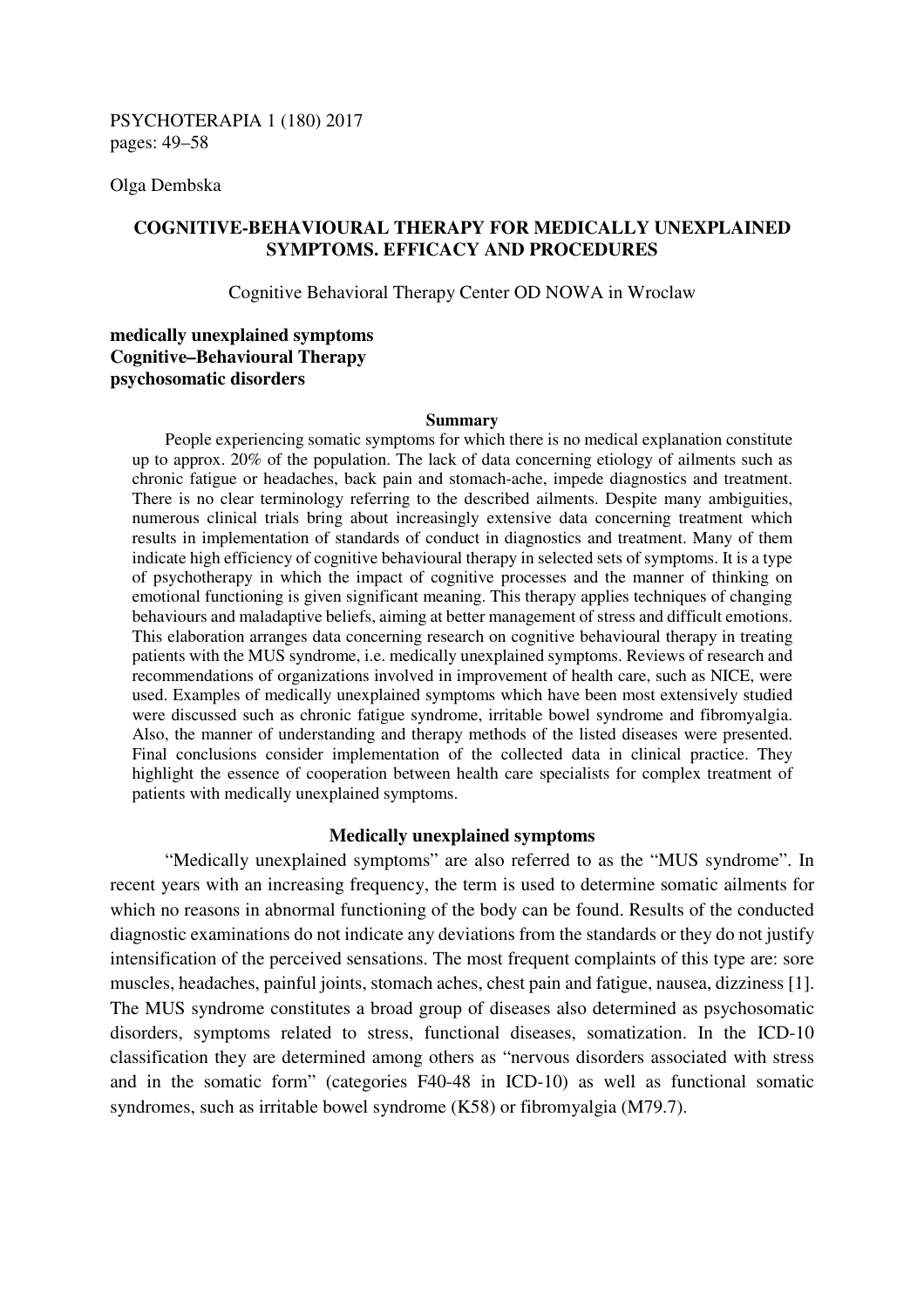

Fig. 1. **Diagram illustrating the scope of terms determined as "medically unexplained symptoms" suggested by Francis Creed's team [2].** 

In Table 1 exemplary symptoms and syndromes divided into various fields of medicine were presented. The list illustrates that symptoms may concern various systems in the body and patients who suffer from them report to physicians of numerous specialties looking for appropriate treatment.

Application of the term "MUS syndrome" is probably temporary due to its significant limitations. An advantage of this term is clear information that somatic diseases were excluded in a given patient, which may constitute a certain relief for the patient. However, studies indicate that patients expect the so-called positive diagnosis which will name their disease and not only eliminate diseases they do not suffer from, as in the discussed case. It may take the hope of recovery away; it may also seem that diseases are divided into mental and somatic diseases. In modern medicine, this division is often departed from and replaced with holistic perspectives and biopsychosocial models [3].

An expression of a more holistic approach to health and disease may be a change in the Diagnostic and Statistical Manual of Mental Disorders (DSM) classification from "Somatoform disorders" in DSM-IV-TR [4] to "Disorders with somatic symptoms and other related to them" in DSM-V [5]. Also "the disorder with anxiety about the state of health (hypochondriacal)" was transferred into this group and a new category named "Mental factors affecting another general medical condition" was created. In relation to the ambiguity both in the field of terminology and diagnostics, the World Health Organization suggests the following term: "bodily distress". This term is already present in ICD-11 Primary Health Care for the needs of general practitioners [6].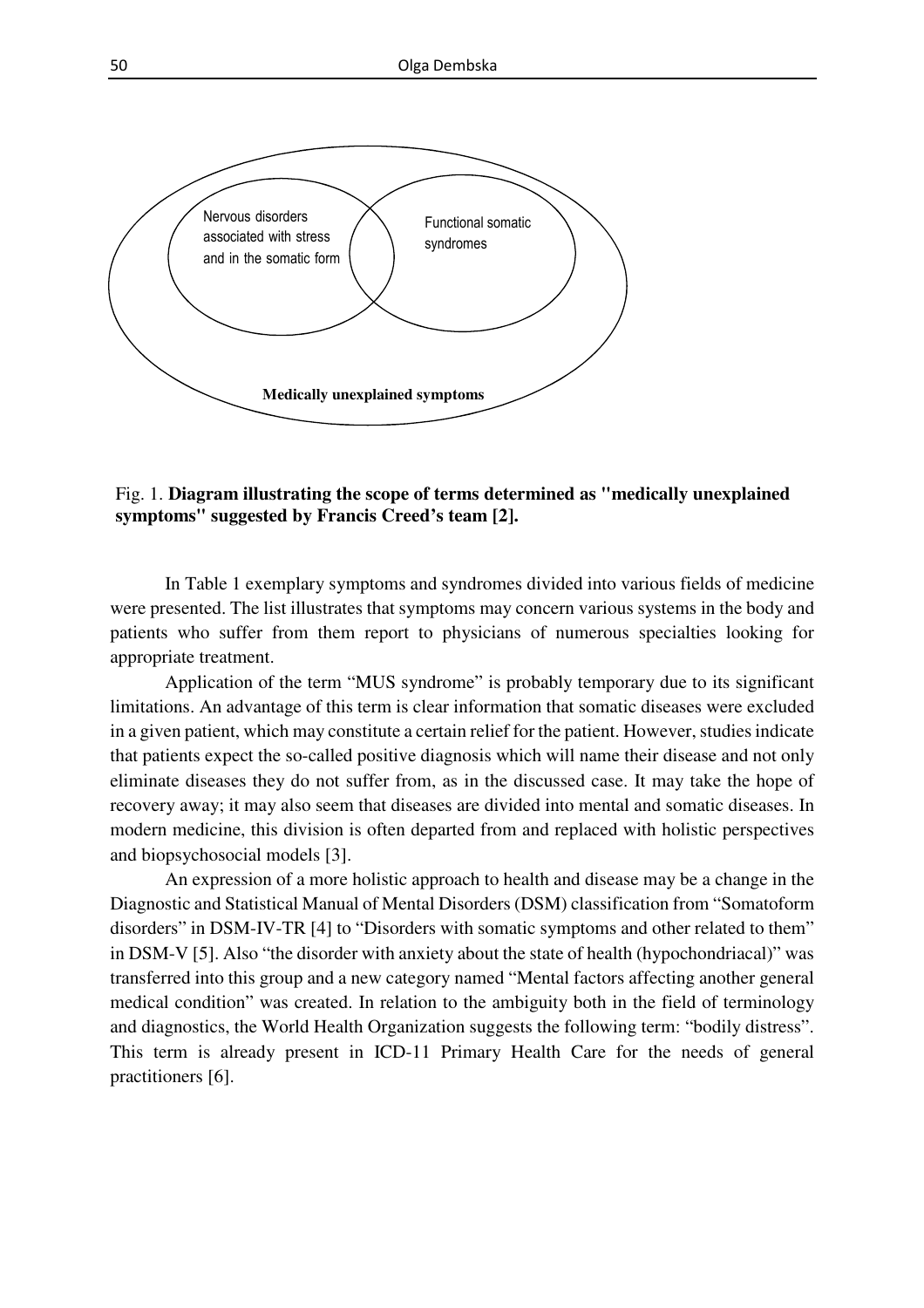| Medical speciality   | <b>Functional somatic syndrome</b>                        |
|----------------------|-----------------------------------------------------------|
| Gastroenterology     | Irritable bowel syndrome                                  |
| Gynaecology          | Premenstrual syndrome, chronic pelvic pain                |
| Rheumatology         | Fibromyalgia, chronic lower back pain                     |
| Cardiology           | Atypical or non-cardiac chest pain                        |
| Respiratory medicine | Hyperventilation syndrome                                 |
| Infectious diseases  | Chronic fatigue syndrome                                  |
| Neurology            | Tension headache, pseudo-epileptic seizure                |
| Dentistry            | Temporomandibular joint dysfunction, atypical facial pain |
| Ear, nose and throat | Globus syndrome                                           |
| Allergy              | Multiple chemical sensitivity                             |
| Orthopaedics         | Whiplash-associated disorder                              |
| Anaesthesiology      | Chronic benign pain syndrome                              |
| Psychiatry           | Somotoform disorders, neurasthenia, conversion            |

Table 1. **Selection of syndromes and symptoms divided into fields of medicine [2].** 

In relation to numerous limitations of the current terminology, it is not recommended to use the term "MUS syndrome" in contact with patients, and instead it is suggested to pose a more specific diagnosis of a set of symptoms which in selected better-known diseases is possible based on the ICD-10 classification [7]. Differential tests also indicate that although depressive and anxiety disorders often co-exist with the MUS syndrome, they constitute separate diseases. Results of other studies suggest that medically unexplained symptoms cannot be diagnosed as another disease over time [2].

Despite the lack of consistent and commonly acceptable terminology, epidemiological data indicates a large group of patients with the MUS syndrome who, reporting their ailments, hope for effective treatment. They constitute approx. 15-19% of patients seeking help in primary health care institutions and 30-53% of patients seeking help in specialized health care institutions [2]. Fortunately, the lack of data about the ethiopathogenesis of medically unexplained symptoms does not mean lack of treatment possibilities.

### **Standards of conduct in the MUS syndrome**

An increasing interest of researchers and clinicians can be observed in seeking answers to the problems of patients with the MUS syndrome and striving to improve health care concerning them. In European countries, such as Great Britain, Holland, Germany, procedures were developed based on data from various clinical trials which suggest how to treat such a group of patients. In the British recommendations [7], we find strategies for general practitioners. At the preliminary stage, the role of forming a diagnosis is underlined, also taking into account patients' beliefs concerning their symptoms. Also, education about the role of biopsychosocial factors in sustaining a disease is recommended, which is presented in detail in the recommendations prepared by the Dutch National Healthcare Group [8]. The significance of the doctor-patient relationship is also highlighted in effective treatment of MUS syndrome patients. Further steps are determined individually based on the severity of the disease. The recommendations contain detailed biopsychosocial criteria for the assessment of ailment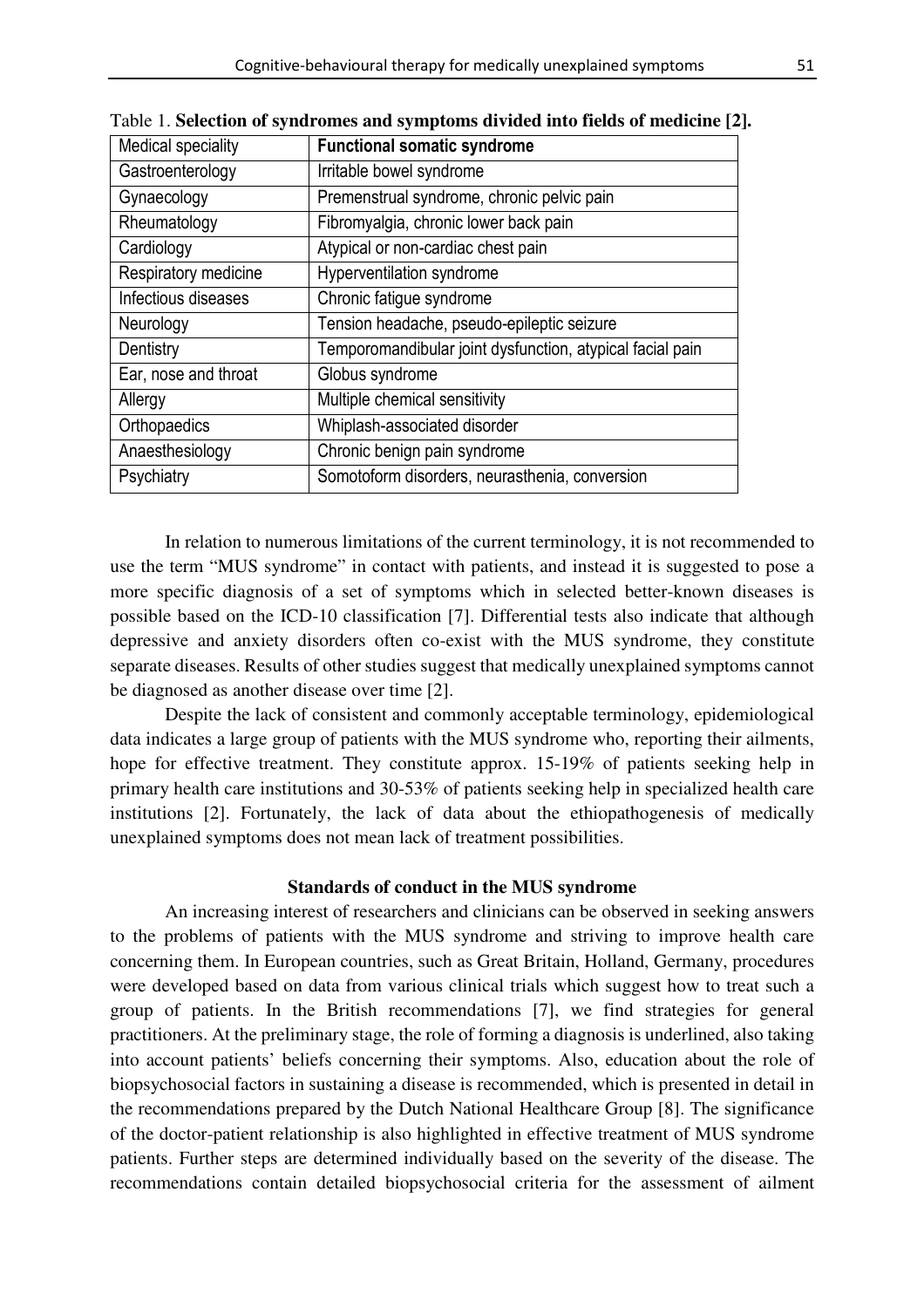intensification usually performed by the attending physician. In the mild course of the disease, normally a general practitioner can take holistic care of the patient. In the case of moderate symptoms, it is recommended to refer the patient to the cognitive-behavioural therapy. While in the acute course, multidisciplinary treatment is suggested led by a team in which one of the specialists has the supervising role. Such an approach requires communication between specialists as well as complementarity of different forms of treatment of the patient's problem and often a combination of medical and psychological care.

### **Cognitive-behavioural therapy as an evidence based method**

Cognitive-behavioural therapy (CBT) is a trend in psychotherapy developing very intensely since the interwar period. It has undergone an evolution from behaviourism, through cognitive therapy, until it has become a group of cognitive-behavioural therapies, including among others mindfulness therapy or acceptance and commitment therapy. At the bottom of the concept, there is an assumption that human reaction to a given situation is determined by what the person thinks about a given event, i.e. what meaning he/she will give to the event. Depending on how a given situation is perceived, emotional reactions and behaviours adequate for the given meaning will occur [9]. For instance, if we perceive a man running towards us as dangerous, we will be afraid and we may start running away. However, if we think that the person is running because he/she does not want to miss their bus, we will peacefully continue what we had been doing before we noticed the person. On Fig. 2 the basic model of understanding of mental functioning in this approach was presented. Using it, a cognitivebehavioural therapist arranges components of the problem with the patient dividing them into five elements: thoughts, emotions, behaviours, physiological reactions and environmental reactions.



Fig 2. **Cognitive-behavioural model [9]** 

The diagram presents the existing dependencies between the somatic, mental (thinking, emotions and behaviours) zones and the environment of the individual. Such a perspective corresponds to the biopsychosocial model of health and disease [10]. One of the most important discoveries within CBT is the theory of cognitive psychological disorders. It assumes that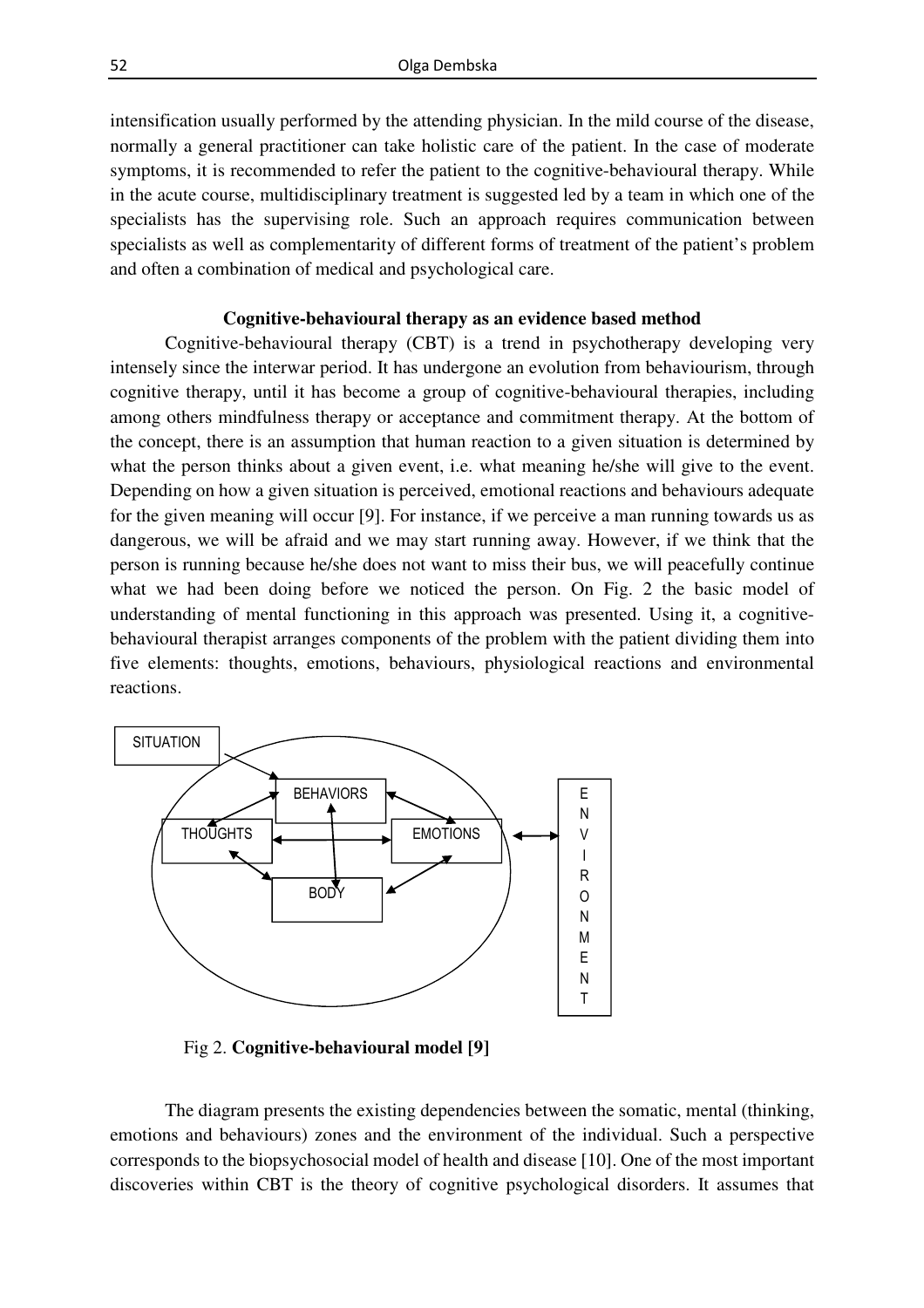certain disorders, e.g. depression or panic disorder are accompanied by a certain way of thinking. This allowed models specific for various mental disorders to be created and therapeutic methods to be adjusted to them. The most frequently applied therapeutic techniques include psychoeducation, i.e. providing knowledge about emotions, physiology and dependencies between feeling, way of thinking, and behaviour. Also, the so-called cognitive restructuring, i.e. techniques such as discussion with thoughts which aim at obtaining a more rational and objective perspective on a given situation is applied as well as behavioural

Clearly determined disease factors in mental disorders, i.e. specific schemes of thinking and behaviours as well as interventions, i.e. sets of techniques, adjusted to them also constitute a significant facilitation in conducting methodologically correct clinical trials. Therefore, CBT constitutes an example of an evidence based practice and its application is verified with regard to an ever-growing group of diseases and ailments [11].

techniques, such as increasing physical activity and relaxation exercises [9].

### **CBT in treatment of the MUS syndrome**

Medically unexplained symptoms constitute a very broad and diverse group of diseases the criteria of which often overlap. Most studies on the efficacy of treatment focuses on selected diseases.

Kroenke [12] reviewed literature focusing mainly on somatoform disorders according to the DSM-IV criteria. He took 34 studies conducted in 2006 into account, in which nearly 4,000 patients participated with the following disorders: hypochondria, somatization, dysmorphophobia, conversion disorders. The results indicate that methods with proved efficacy are CBT, efficacy of which was confirmed by 11 of 13 studies, and antidepressants, efficacy of which was confirmed by 4 of 5 studies. Less clear evidence also indicated usefulness of the consultation letter written by a patient to their general practitioner. Studies concerning other therapeutic methods did not indicate their efficacy or the results were ambiguous. Referring to the studies conducted by Kroenke, difficulties are indicated regarding their comparison due to their inhomogeneity, e.g. concerning terminology or study conditions. However, studies determine efficacy of CBT with large probability. There is an example available of a test during which a group of patients suffering from pain disorders were subject to 10 sessions of CBT. Reduction of attention on the body, regulation of activity, increasing awareness of the felt emotions, cognitive restructuring and elements to improve interpersonal communication were used in the test. Symptoms were reduced in half of the patients, and improvement was maintained after the meetings [Escobar et al. 2007 after: 2]. An example of a study in which for a change efficacy of CBT was not indicated, is a project with the participation of MUS syndrome patients where in the control group, a structured program was also used, including interventions such as keeping a diary of symptoms and regular appointments with the general practitioner. Differences between the methods were not indicated, and in the conclusions a very good reaction of patients with the MUS syndrome to the structured medical care was discussed [Sumathipala et al. 2008 after: 2].

A review of literature concerning functional disorders, including irritable bowel syndrome, headaches, back pain, fibromyalgia, chronic fatigue, indicates significant efficacy of both cognitive-behavioural therapy as well as selected antidepressants. At the same time, Kroenke and Swindle [13] write about advantages of implementing CBT, such as no side effects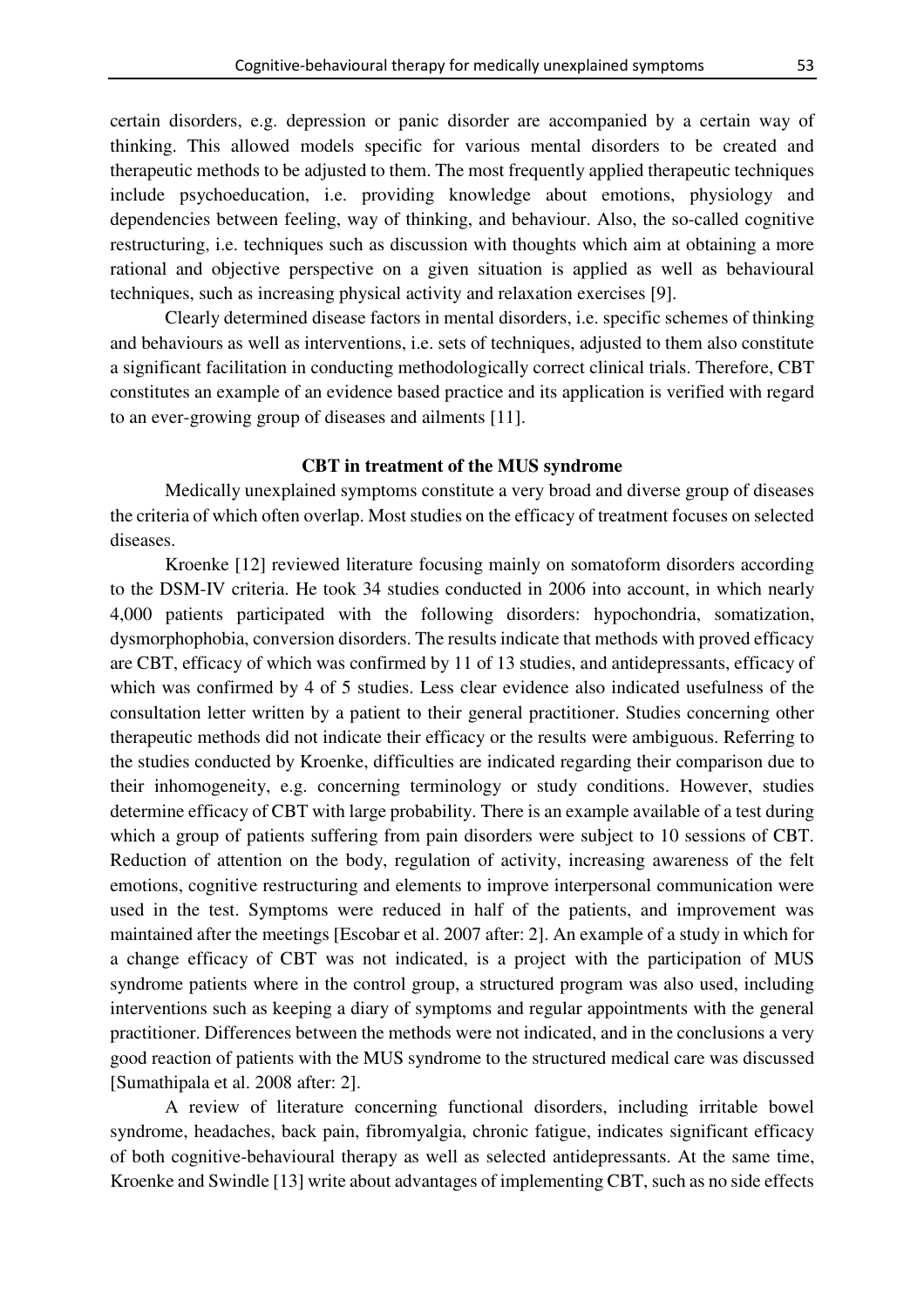and no interaction with medications. There are also prerequisites that the effects may improve with time after the completion of the treatment. The maintained improvement after 7 years was observed in treatment of tension headaches and migraines using CBT, relaxation and biofeedback [Rains et al. 2005, after: 2].

Undoubtedly, cognitive-behavioural therapy is commonly applied in treatment of most disorders from the somatization group, including anxiety about health or dysmorfophobia, which is clearly justified by studies conducted on its efficacy [12]. In the ICD-10 classification, disorders from this group are included among mental disorders, and therefore in such cases it is easier to justify application of non-pharmacological treatment. Functional disorders, although associated with stress and emotional problems, have unknown aetiology, and thus, it is more difficult to develop effective treatment methods for them. Therefore, an increasing number of studies on the subject are conducted, and disorders gaining the most interest are: irritable bowel syndrome, chronic fatigue syndrome and fibromyalgia. Below, results of the studies on treatment of the listed diseases and their understanding as well as treatment from the CBT perspective were presented.

#### Irritable bowel syndrome

Irritable bowel syndrome (IBS) is a chronic disease manifested by pain or discomfort in the abdomen, changes in the rhythm of bowel movements and/or in stool consistency. Causes of IBS have not been clarified; they are probably complex and stress is listed among significant ethiopathogenic factors. Treatment involves diet counselling, pharmacotherapy, including among others application of diastolic or antidepressant medications and psychological therapies [14]. A review of methods and recommendations has been recently performed among others by the National Institute for Clinical Excellence (NICE), and in Poland by the Polish Gastroenterology Association (Polskie Towarzystwo Gastroenterologii (PTG)). Among psychological methods recommended by PTG in IBS treatment, CBT and hypnotherapy were included as methods of proved efficacy [15]. NICE [16] recommends inclusion of CBT, hypnotherapy or psychological therapy, simultaneously indicating the difficulty in determining the stage of treatment when it would be recommended, and they suggest further studies on the subject.

Cognitive-behavioural therapy in IBS is based on the assumption that discomfort in the abdomen is intensified by how the patient interprets the felt physical sensations and how he/she behaves consequently and what he/she feels. If pain or discomfort causes thoughts: "something wrong is happening with me", "I cannot control it", "I have to go to the toilet quickly", it leads to anxiety and fear, and it increases focusing on this body part, which make the sensations even stronger. They go to the toilet more often and they introduce changes in their diet, e.g. skipping breakfast. These are known security behaviours the number of which is growing when the disease is progressing. With time, patients start to avoid leaving home or they start to organize their time outside their home taking the possibilities to easily use the toilet into account. Paradoxically, with intensification of security behaviours, anxiety also intensifies, which impacts sensations in the intestines and their functioning. In CBT, interventions involve educating patients about IBS as well as interruption of the above described vicious circle. The introduced techniques aim at limiting excessive attention paid to physical sensations, cognitive restructuring e.g. catastrophic thoughts, restoration of regular diet and activity [2].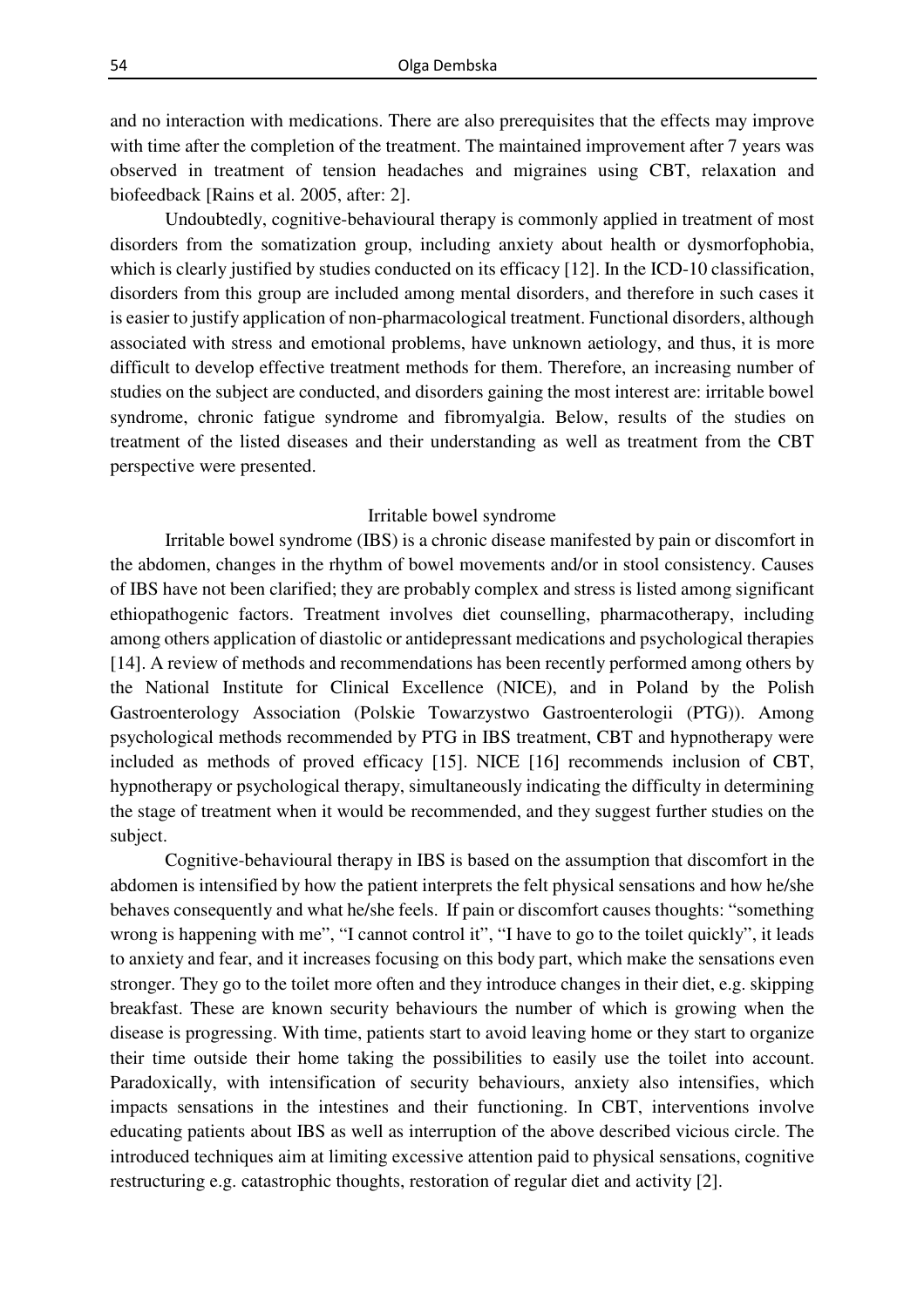## Chronic fatigue syndrome

Chronic fatigue syndrome (CFS) is manifested most of all by chronic fatigue which is felt for at least 6 months. It is often accompanied by sore throat, painful lymph nodes enlargement, sore muscles and painful joints, headaches, sleep disorders, problems with concentration and memory [17]. Ethiopathogenesis of the syndrome has not been determined, and the explaining concepts indicate possible genetic, immunological, psychological, hormonal background or resulting from viral infections. Mainly women aged 20-50 suffer from the disease, and depending on various sources, it is diagnosed in 0.002 to 1% of the population; in Poland, the diagnosis is made very rarely [18]. Numerous studies concerning treatment of chronic fatigue syndrome were conducted. On their basis, it is believed that two most effective therapeutic methods are cognitive-behavioural therapy and graded exercise therapy (GET) [2]. The GET program assumes implementation of regular physical exercises (based on the previously conducted exercise test to determine fitness) as well as educating the patient and taking care of regular lifestyle [19]. Currently, there is not sufficient evidence proving efficacy of pharmacotherapy. NICE [20] recommends consideration of pharmacotherapy when pain and sleep disorders become very bothersome. In one of the studies on the efficacy, researchers attempted to determine whether it is possible to eliminate symptoms in patients with CFS completely after the application of cognitive-behavioural therapy. Criteria of complete recovery manifested by the lack of symptoms typical for CFS were established. It turned out that 23% of the studied patients fulfilled the criteria of recovery. Obtaining such an improvement was easier if the patients did not suffer from co-occurring disorders [Knoop 2007 after: 2].

It is assumed that the factor intensifying and/or maintaining the chronic fatigue syndrome is limited activity of the patients. Avoiding physical effort significantly deteriorates functioning of the body decreasing heart rate which lowers the amount of oxygen supplied to the brain, muscles and body organs. It affects the musculoskeletal system, secondarily intensifying the feeling of fatigue. Psychoeducation about chronic fatigue syndrome and its impact on physiology as well as working on the change of lifestyle usually constitute the initial stage in cognitive-behavioural therapy of the patients with CFS. Treatment assumptions include determination of specific goals, planning rest and physical activity as well as activation. Significant work also concerns negative thought patterns as well as dealing with stress [3, 21].

## Fibromyalgia

Fibromyalgia is a disease in which dominating symptoms include generalized pain in the musculoskeletal system, feeling stiff and sensory disturbance. Co-occurring symptoms, such as tiredness and sleep problems, make it difficult to distinguish fibromyalgia from chronic fatigue syndrome as well as somatization disorders. Ethiopathogenesis is not known; factors, such as changes in neuronal activity in the central nervous system, abnormal metabolism of biogenic amines and immune disorders are indicated. In Europe, the problem concerns approx. 1% of the population, more frequently women than men [22]. Treatment of fibromyalgia is usually multidirectional and focused on symptom reduction. Pharmacotherapy, cognitivebehavioural therapy and physical exercises are used. Recent studies using only CBT indicate permeant improvement within symptom reduction. A review of studies in this field indicates ambiguous results, as in some studies improvement is achieved, and in some – it is not [2].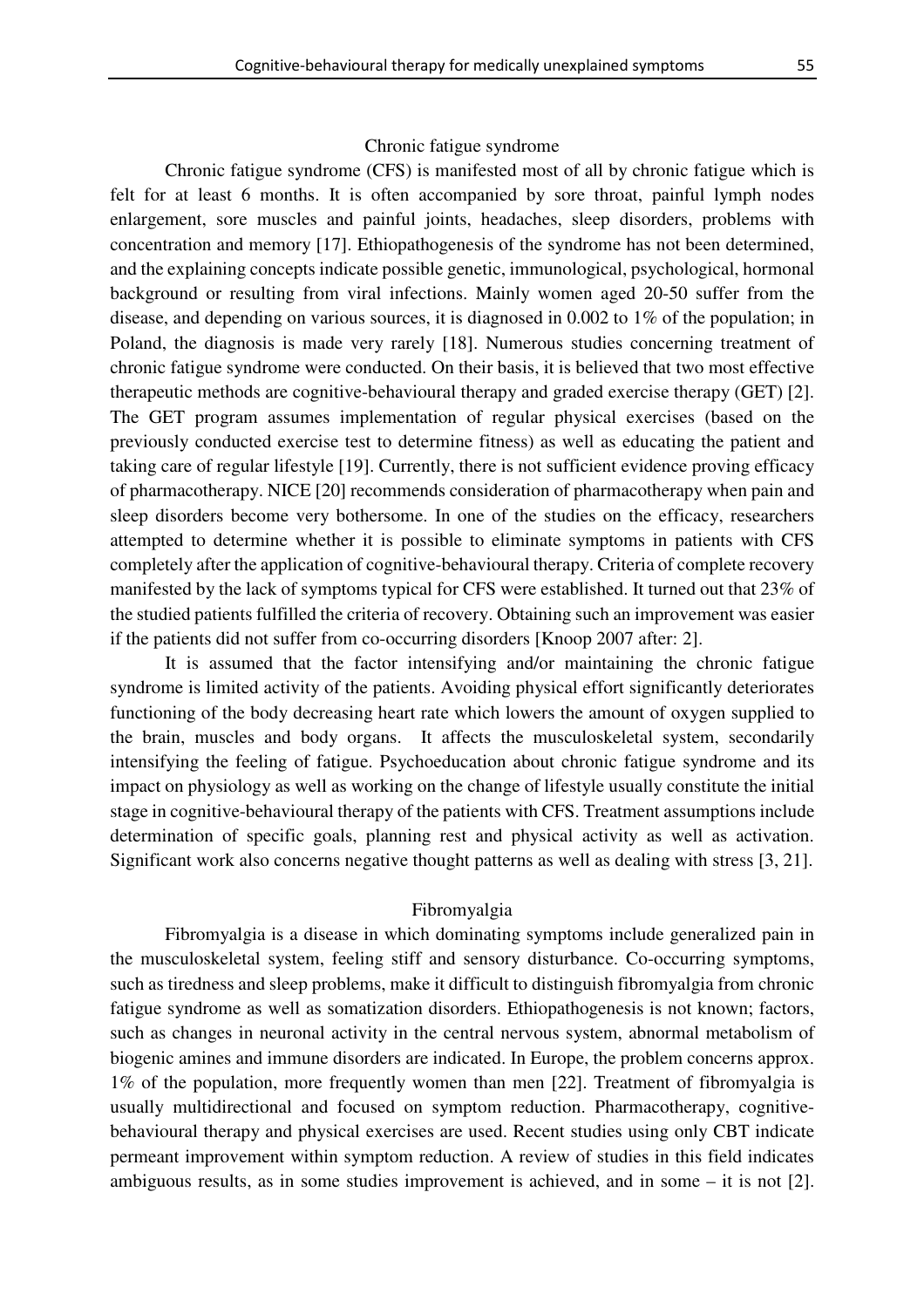Despite that, according to the review of recommendations concerning treatment of fibromyalgia performed based on data from Israel, Canada and Germany, it is the most recommended method of treatment next to aerobics and pharmacotherapy [23].

Cognitive-behavioural therapy in fibromyalgia assumes correction of beliefs and behavioural changes. Catastrophic beliefs of the patient that pain has horrible consequences for the body and physical activity should be avoided to prevent it are discussed. Avoiding physical activity is effective in the case of acute pain, less - in the case of chronic pain. Psychoeducation on the subject and increasing physical activity constitute elements of the treatment process. Also, work concerning the sense of helplessness plays an important role. Apart from increasing physical activity and working on the patient's beliefs, strategies of dealing with stress and relaxation techniques are often introduced, as well [2].

#### **Conclusions**

Thanks to numerous studies, medically unexplained symptoms despite their mysterious and controversial nature are determined with an increasing precision and treated more effectively. The need for further research in the field of ethiopathogenesis, diagnosis and treatment is obvious. The decision about such a diagnosis is not easy both for the patient and the physician, as it raises concerns whether something has not been overlooked and whether symptoms reported by the patient do not indicate a more serious disease. This underlines the particular importance of precise diagnostics. Symptoms, which are difficult to justify, are also accompanied by the risk of social misunderstanding and disregard. The diagnosis determining e.g. damage of a body organ, bacterial infection or a genetic defect, is usually less affected by a negative judgment of society. Unfortunately, in this regard medically unexplained symptoms can raise similar feelings to mental problems, such as depression. It may seem that the patient simulates or exaggerates and if they wanted to they could pull themselves together. Therefore, a very important matter is knowledge about medically unexplained symptoms as well as about treatment possibilities. Knowledge of the standards of conduct which in this case frequently involve various interactions e.g. medications and psychotherapy, is an essential element in developing effective treatment. Due to numerous ambiguities and diversity of available therapeutic methods, exceptional cooperation between specialists and the patient is very important. It constitutes a significant challenge for the physician and representatives of health care professions, it requires team work, time and openness to combine numerous perspectives in understanding health and disease in the case of a given patient. Time committed to patients whose difficulties concern theoretically different zones, which are however mutually connected and interacting with one another, constitutes an essential condition.

Results of the studies confirm usefulness of cognitive-behavioural therapy in treatment of irritable bowel syndrome, chronic fatigue syndrome and fibromyalgia. There are many articles concerning efficacy of CBT in treatment of other medically unexplained symptoms. However, this area requires further studies. Before making more precise diagnoses and before implementation of effective treatment programs are possible, it is also worth remembering about the particular significance of the relationship between the specialist and the patient with the MUS syndrome. For patients, it is important that their experiences and unpleasant sensations are acknowledged, including the feelings which accompany them. At the same time, apart from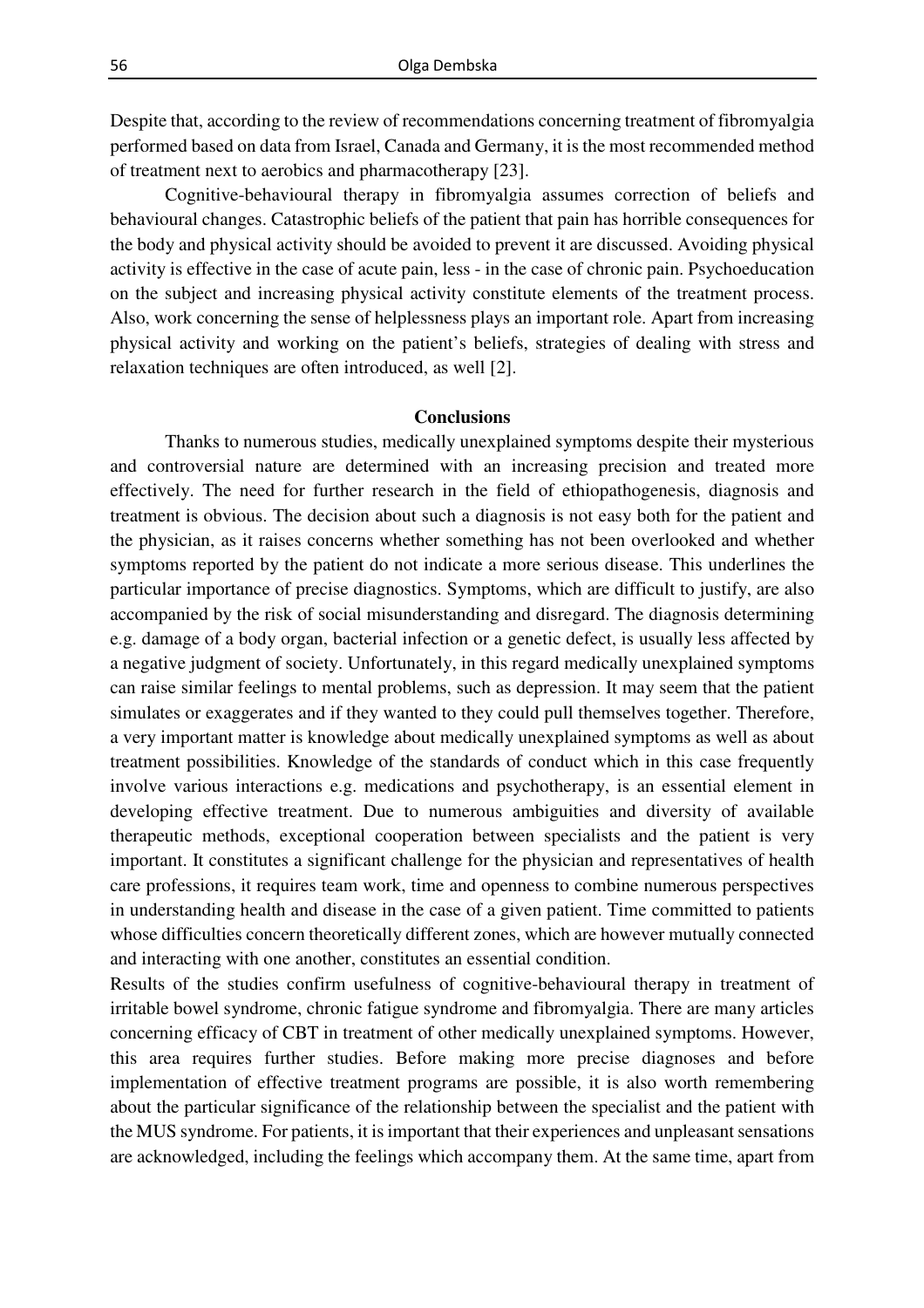support, it is important to implement methods which may improve the patient's functioning and strengthen their belief that their disease can be treated.

#### **References**

- 1. Kirmayer LJ, Groleau D, Looper KJ, Dao MD. Explaining medically unexplained symptoms. Can. J. Psychiatry 2004; 49: 663–672.
- 2. Creed F, Henningsen P, Fink P. Medically unexplained symptoms, somatistation and bodily distress. Cambridge University Press; 2011.
- 3. Sharpe M. Somatic symptoms: beyond "Medically Unexplained". Brit. J. Psychiatry 2013; 203: 320–321. 58 Olga Dembska
- 4. American Psychiatric Association. Kryteria diagnostyczne wg DSM-IV-TR. Wrocław: Elsevier Urban&Partner; 2008.
- 5. American Psychiatric Association. Kryteria diagnostyczne z DSM-5. Desk reference. Wrocław: Edra Urban&Partner; 2015.
- 6. Czachowski S, Buczkowski K. Pacjenci z zespołem MUS w podstawowej opiece zdrowotnej. Wskazówki diagnostyczne i terapeutyczne. Forum Med. Rodz. 2015; 9: 38–44.
- 7. Medically unexplained symptoms/functional symptoms positive practise guide. Improving Access to Psychological Therapies (IAPT). Londyn; 2014. Uzyskano 11.01.2017r. z\_http://www.iapt.nhs.uk.
- 8. Olde Hartman TC, Blankenstein AH, Molenaar AO, Bentz van den Berg D, Van der Horst HE, Arnold IA i inn. NHG Guideline on Medically Unexplained Symptoms Huisarts. Wet. 2013; 56(5): 222–230.
- 9. Popiel A, Pragłowska E. Psychoterapia poznawczo-behawioralna. Teoria i praktyka. Warszawa: Paradygmat; 2008.
- 10. Engel GL. The need for a new medical model: a challenge for biomedicine. Science 1977; 196(4286): 126–136.
- 11. Popiel A, Pragłowska E. Psychoterapia poznawczo-behawioralna praktyka oparta na badaniach empirycznych. Psychiatr. Prakt. Klin. 2009; 2-3: 146–155.
- 12. Kroenke K. Efficacy of treatment for somatoform disorders: a review of randomized controlled trials. Psychosom. Med. 2007; 69: 881–887.
- 13. Kroenke K, Swindle R. Cognitive-behavioral therapy for somatization and symptom syndromes: a critical review of controlled clinical trials. Psychother. Psychosom. 2000; 69: 205–215.
- 14. Talley NJ, Kane SV, Wallace MB. Jelito cienkie, jelito grube, trzustka. Seria Gastroenterologia i hepatologia w praktyce klinicznej. Wrocław: Edra Urban&Partner; 2013.
- 15. Bartnik W, Chojnacki J, Paradowski L, Skrzydło-Radomańska B, Tomecki R. Rekomendacje diagnostyczno-terapeutyczne w zespole jelita nadwrażliwego. Gastroenterol. Klin. 2009; 1: 9–17.
- 16. National Institute for Clinical Excellence (NICE). Irritable bowel syndrome in adults: diagnosis and management of irritable bowel syndrome in primary care. Guideline CG61. Londyn; 2008.
- 17. Kurowski M, Kuna P. Zespół przewlekłego zmęczenia. Alerg. Astma Immun. 1997; 2: 223–228.
- 18. Bitner A, Klawe JJ, Zalewski P, Tafil-Klawe M. Etiologia zespołu przewlekłego zmęczenia z uwzględnieniem zaburzeń funkcjonowania autonomicznego układu nerwowego. Probl. Hig. Epidem. 2013; 94: 6–8.
- 19. Biegański P, Bitner A, Zalewski P, Tafil-Klawe M, Klawe JJ. Graded exercise therapy (GET) forma nie farmakologicznego leczenia pacjentów z zespołem przewlekłego zmęczenia (CFS). Alerg. Astma Immun. 2014; 49: 413–416.